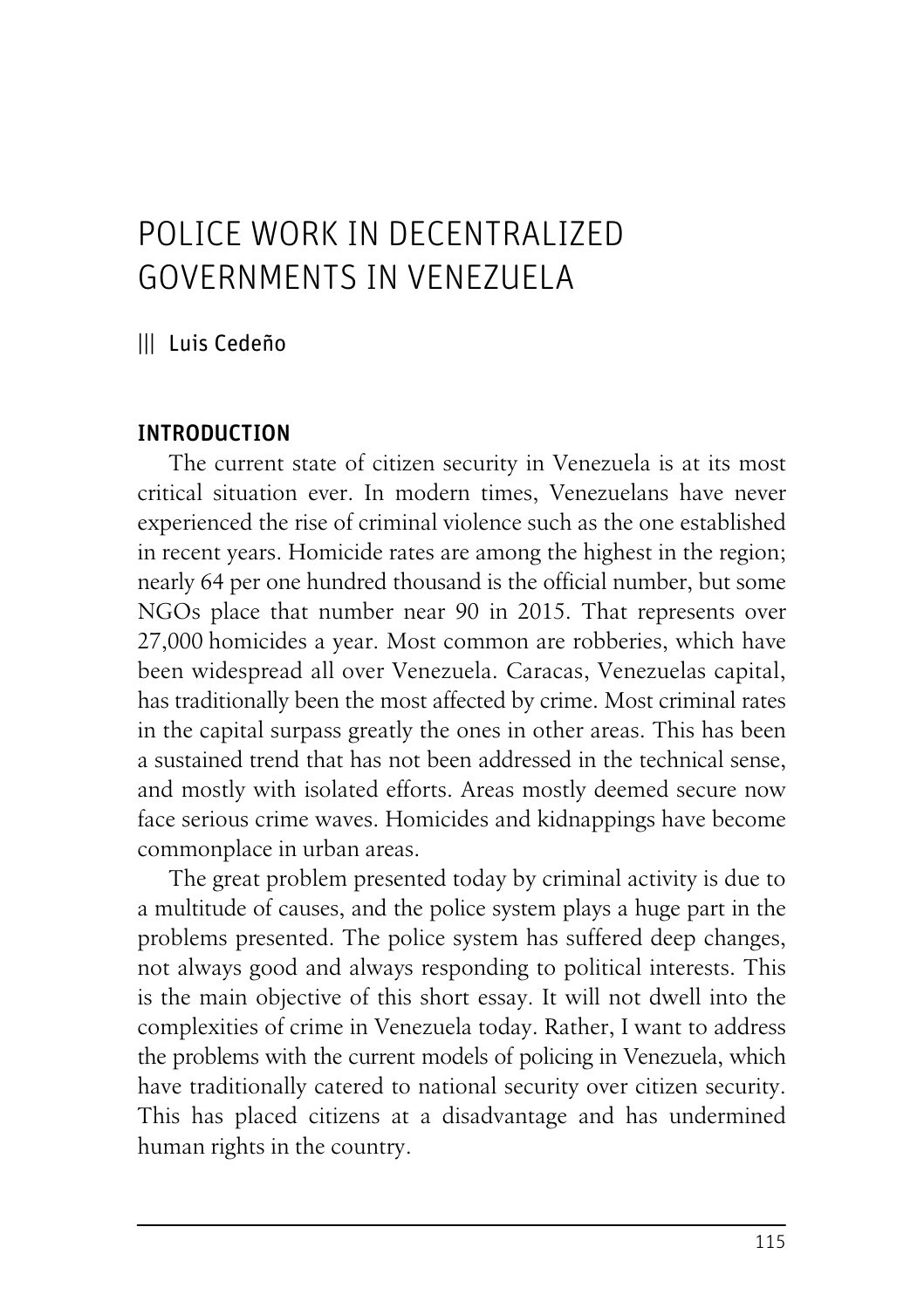Civil society has developed and diversified rapidly to defend human rights in Venezuela in the past two decades. Paz Activa<sup>1</sup>, where I develop most of my work, is an NGO dedicated to bringing solutions to local police on crime prevention and peaceful living. We have developed successful strategies to reduce crime locally. Our work is all about making communities safer and harder to penetrate by crime networks. We believe, it is at the local level where strategies to reduce crime are more effective. Understanding local issues and adjusting crime policy to communities rather than having a national crime policy for all, is the way to move forward towards a safer country.

## POLICE FORCES IN VENEZUELA

The police model implemented in Venezuela has always been a reactive one and has always been subject to political interests. Most notably was the Seguridad Nacional  $(DSN)^2$ , which functioned as a political police for the Dictator Marcos Pérez Jiménez (1948-58).<sup>3</sup> During that time, this national police paralleled others inasmuch as their wholly function was to keep tabs on opposition leaders, follow and imprison them when they considered it necessary. Their methods included torture and forced disappearances and they were feared, primarily because of the brutality of their chief, Pedro Estrada, who was politically untouchable and close to Jiménez.<sup>4</sup>

During dictatorship years, criminal activity was minimal and heavily penalized. Prisons were harsh places, with heavy labor routines that languished men and drove them to a premature death.

Other police forces were created when democracy took hold. These new forces included the Policía Técnica Judicial (PTJ)<sup>5</sup> that for decades was heralded as one of the best investigative police forces in the region. It focused on solving murders and complex crime, it developed innovative and cutting edge technology and investigative techniques. State police forces also developed at a regional level, mostly in administrative and preventive activities. These forces were under the control of the state governor and they themselves were handpicked by the president of the republic.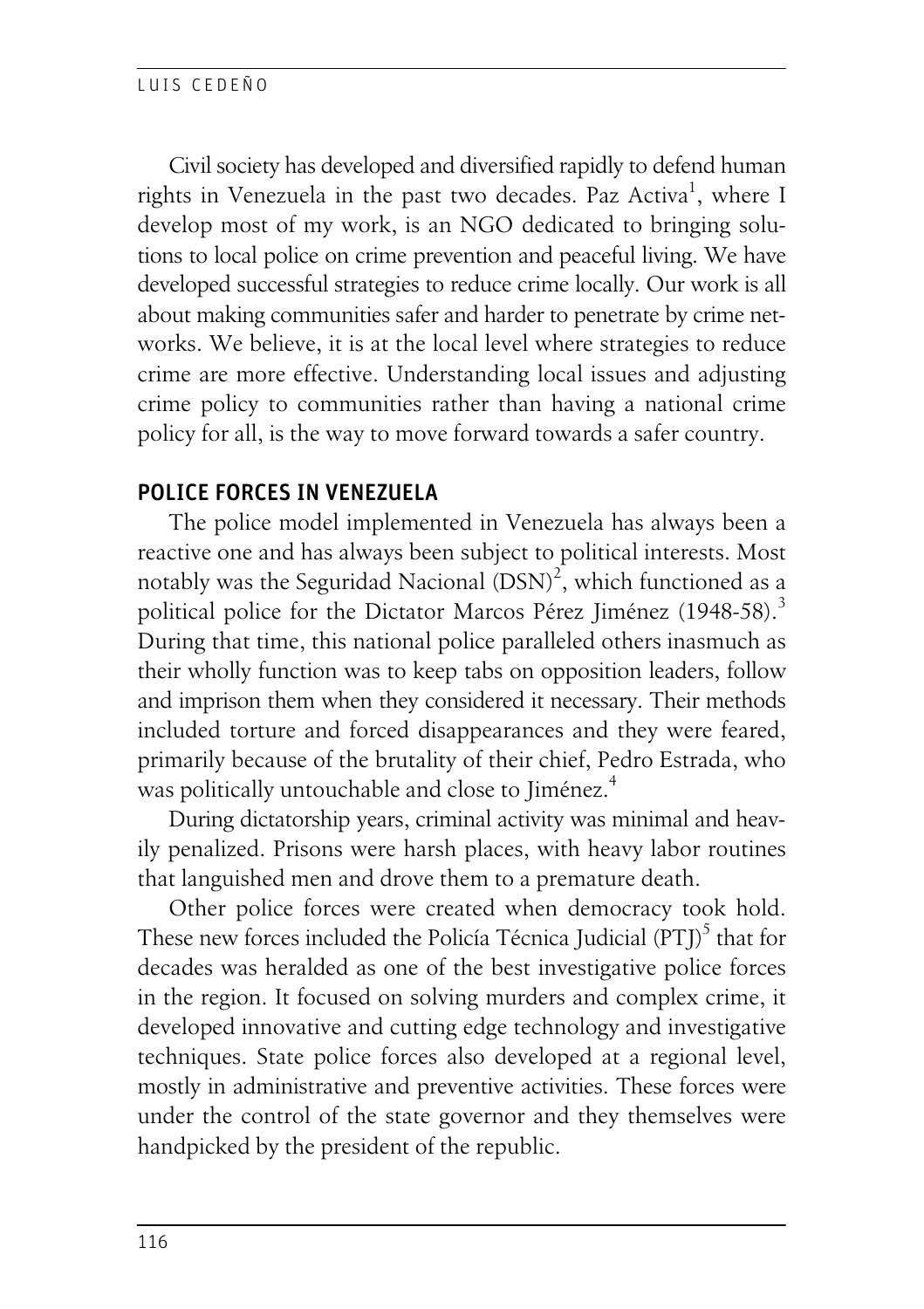Decentralization (1989-98) of government brought multiple challenges to governance. Part of the challenge was to offer more democracy, more elected officials, and local accountability. State governors were to be elected by popular vote, as they were previously designated by the president. Municipal reforms also occurred, as new mayors were elected and they were given new responsibilities. These new responsibilities included the creation of local police forces. At the forefront of these efforts was PoliSucre<sup>6</sup>, the first local police force that served one of the biggest municipalities in Caracas. Thereafter, many others were created in the main cities of Venezuela. Although there are more than 300 municipalities nationwide, nearly half of the countrys' police forces were established as part of the new reforms. Some municipalities did not have the resources to maintain a police force, so they relied on state police.

These local police forces developed organically and operated autonomously, independent from any centralized oversight or coordinating body. Local police forces in the same city did have little coordination or planning between them. Responding to local authority, they developed unevenly, depending on the investment and resources that local authorities were willing to assign to citizen security. Some local police forces became highly developed, while others remained underfunded and chronically lacked the resources needed to combat crime, creating more of a problem than a solution for local authorities.

Each of the newly created local police forces operated on a different budget, and according to different particularities. Some forces were well equipped and well-trained, with their own police academy, while others were not and depended on outside help for training. Communication ran sometimes on Ultra High Frequency (UHF) or on Very High Frequency (VHF) platforms or not at all. Some had basic firearms; others were able to develop SWAT teams.

This allowed for some deviations and errors in their development. Without the guidance for their establishment, some of these small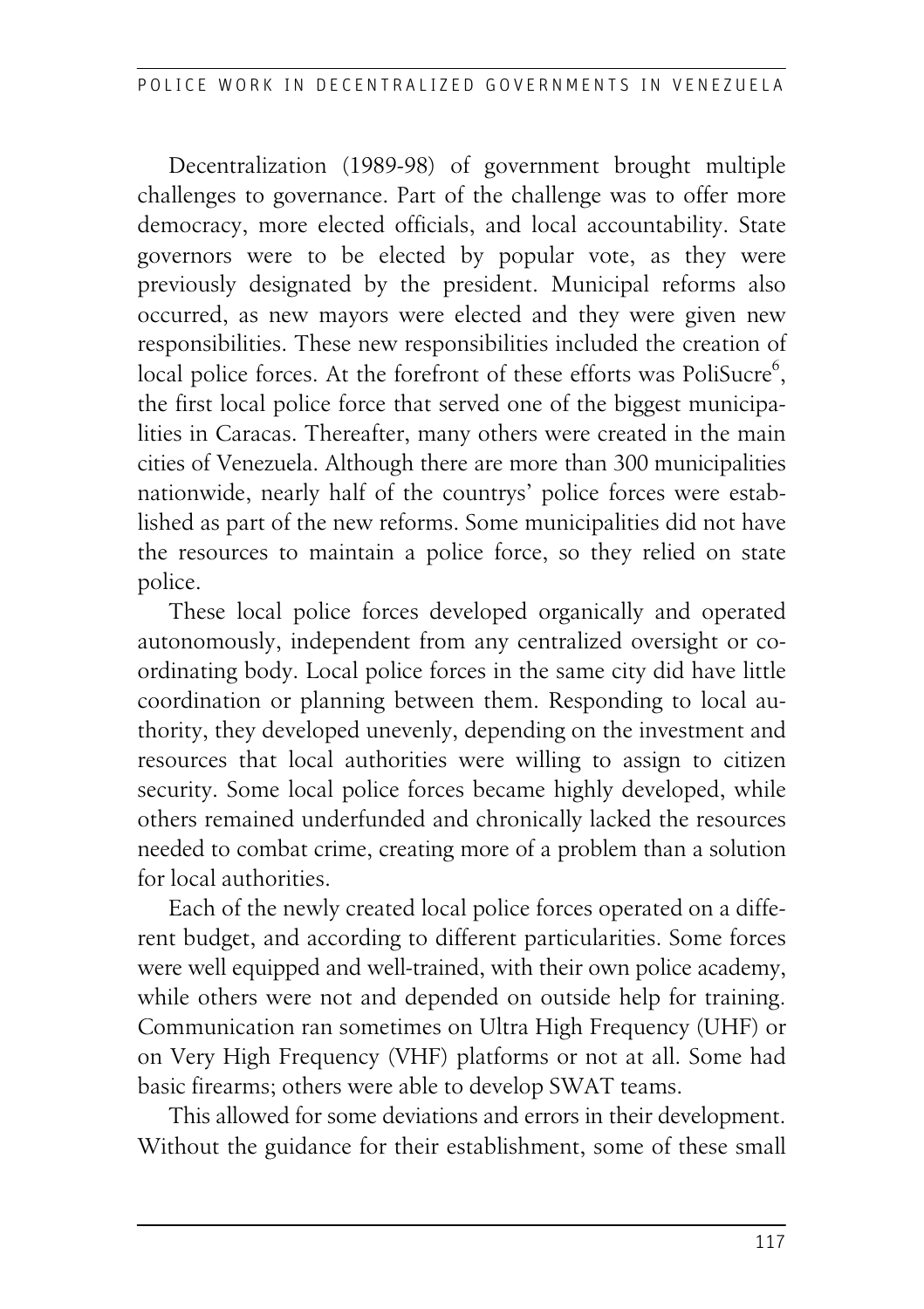forces became personal security for local authorities. Some with the ability to buy firearms became distributers of weapons to local patrons and gangs. And some just operated beyond any law or control, becoming the local thugs in remote areas of the country.

# POLITICS AND POLICE

In 2002, there was a movement to undermine Venezuelan president Hugo Chavez' rule and to stop him from transforming the state structures into the socialist model he proposed to the Venezuelan people. He came upon great resistance from the middle classes, especially the one depending directly on the oil industry, which was a privileged one. A nationwide strike ensued, spearheaded by Petróleos de Venezuela (PDVSA)<sup>7</sup>, the national oil company. After almost two months, on the April  $11<sup>th</sup> 2002<sup>8</sup>$  an opposition march was summoned by its leaders. By the thousands people were participating in another of many marches organized against Chavez, but this time they were shepherded towards downtown, a notable Chavez stronghold. This marked a departure from previous protests, which had generally been held elsewhere. Chavez' supporters met the opposition with gunfire and repelled the demonstrators.

The mayor of Caracas, Alfredo Peña, a former journalist, was a supporter of the anti-Chavez movement. As mayor, he had Venezuela's largest police force, the Metropolitan Police (PM), under his jurisdiction. Alfredo Peña, Ivan Simonovis<sup>9</sup>, and several Caracas police officers were tried and found guilty of instigating the deaths occurred during the anti-Chavez protests. Today, they are considered political prisoners of the regime, $^{10}$  as their trial was widely derided as a sham, with no substantial evidence presented to prove their guilt. They became scapegoats for the anti-Chavez opposition movement.

The events of that day are well-known on the annals of modern Venezuelan history. Whether there was a coup or resignation of the president, the truth a commission created to evaluate what happened did not shed light on this issue. What was made clear that day to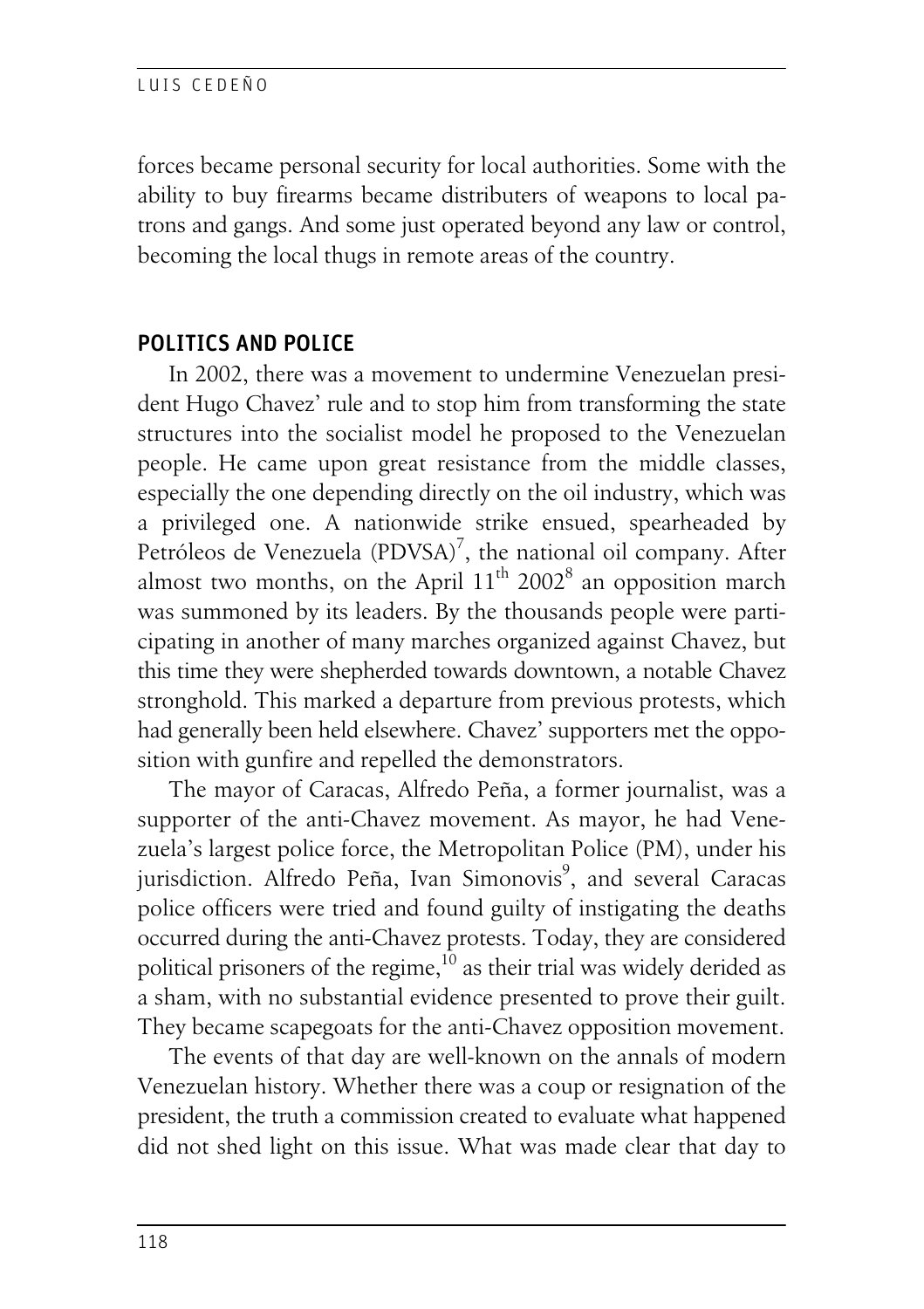Chavez was that armed police forces under the control of the opposition posed a potential threat to his rule. The Metropolitan Police escorted the opposition marchers, and acted to protect the opposition from the *Chavistas* who fired upon the unarmed protesters from Puente Llaguno, in downtown Caracas. Popular outrage over the government's violent response to the protesters and the high number of victims unleashed a series of events that temporarily ousted Chavez from power.

In the wake of these events, Chavez, upon being reinstated as Venezuela's president, set forward an agenda in which he dismantled the Metropolitan Police and, in its place, created a National Police that would answer only to him. This new police force quickly became closely identified with the socialist project. The events of April 2002 that left 19 dead and more than 100 injured<sup>11</sup> became a historic landmark of the revolution. The gunmen who illegally fired upon the unarmed protesters were hailed as heroes and saviors of the Chavez regime.

The PM was doomed after their participation in the coup that ousted president Chavez for a couple of days. Dismantling the largest police force in the country (over  $15,000$ )<sup>12</sup> was not easy and produced very undesirable results. Legally bound to the metropolitan municipality, a parallel city government was created and appointed by the president that stripped away most of the competences of the metropolitan government publicly elected. One of them was policing. The police force was eliminated, and the force's former employees found themselves unemployed and lacking any legal recourse.

Long before the events of 2002, corruption had taken hold of the PM. Many of its members were practically criminals in uniform. They had strong connections with local gangs. This was exploited by some local government officials, who organized the Círculos Bolivarianos with the help of corrupt PM officials.<sup>13</sup> These groups, highly identified with the revolution, were to be at the forefront of the defense of the Chavez regime. They were organized locally and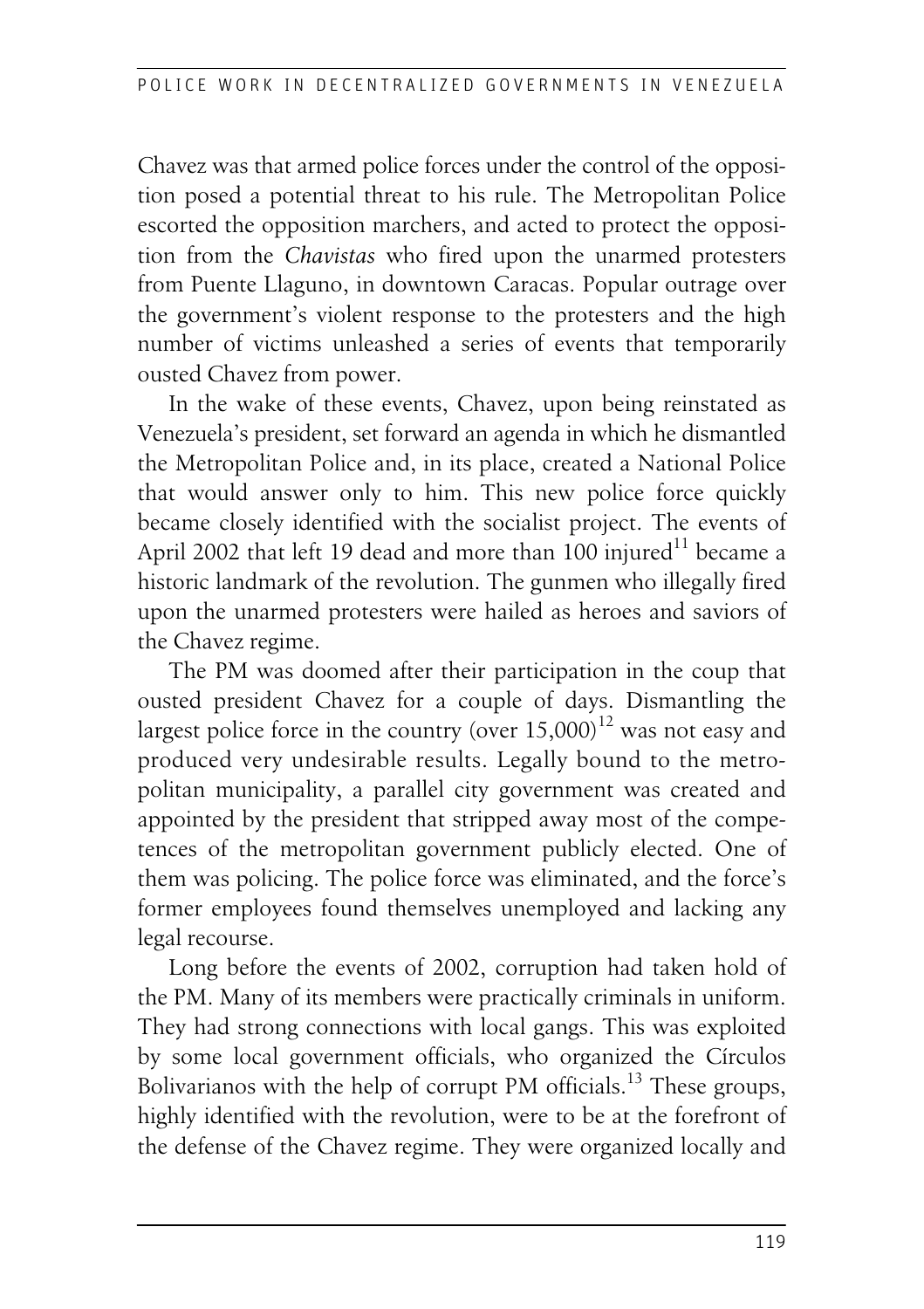named after dates and figures of revolution, which were imprinted in tricolored circles on their clothes. They were meant to intimidate opposition movements, protests and marches; they rode motorcycles and bore firearms, and travelled in packs of 10 to 50. Sometimes their presence was enough to intimidate, other times they would use their weapons and casualties would occur. They were organized and financed by the government. Although the Circulos Bolivarianos actions were illegal and its members were involved in racketeering and drug trafficking, government authorities would disappear and local police would not touch them in fear of government backlash. The disappearance of the PM left a void in citizen security and the subsequent lack of policemen helped to give rise to increasing criminality.

## CRIME POLICY AND STATE

In 2006, there was a special effort to evaluate the police system in Venezuela. The National Commission for Police Reform (CONA- $REPOL)^{14}$  came upon three key cases that shook public opinion. One of these cases was the massacre at the Kennedy Community, a low income neighborhood founded in honor of John F. Kennedy's visit to Venezuela, in which investigative police forces  $(CICPC)^{15}$  had set up a check-point during their search for a cop killer.<sup>16</sup> One car with university students failed to stop at the check point and was fired upon, wounding some of them, and then deciding to execute all of them to cover their tracks. Three male students were killed and the three women were saved by the community who denounced the killings. An investigation ensued and over 23 police officers were sentenced to various lengths of imprisonment for their actions and the cover up.<sup>17</sup> The second case involved the kidnapping and killing of the three Foudoul brothers, as well as their chauffeur, by the police.<sup>18</sup> The third and final case revolved around the kidnapping and subsequent murder of Fillipo Sindoni, a renowned local pasta company owner, by criminals posing as police officers.<sup>19</sup>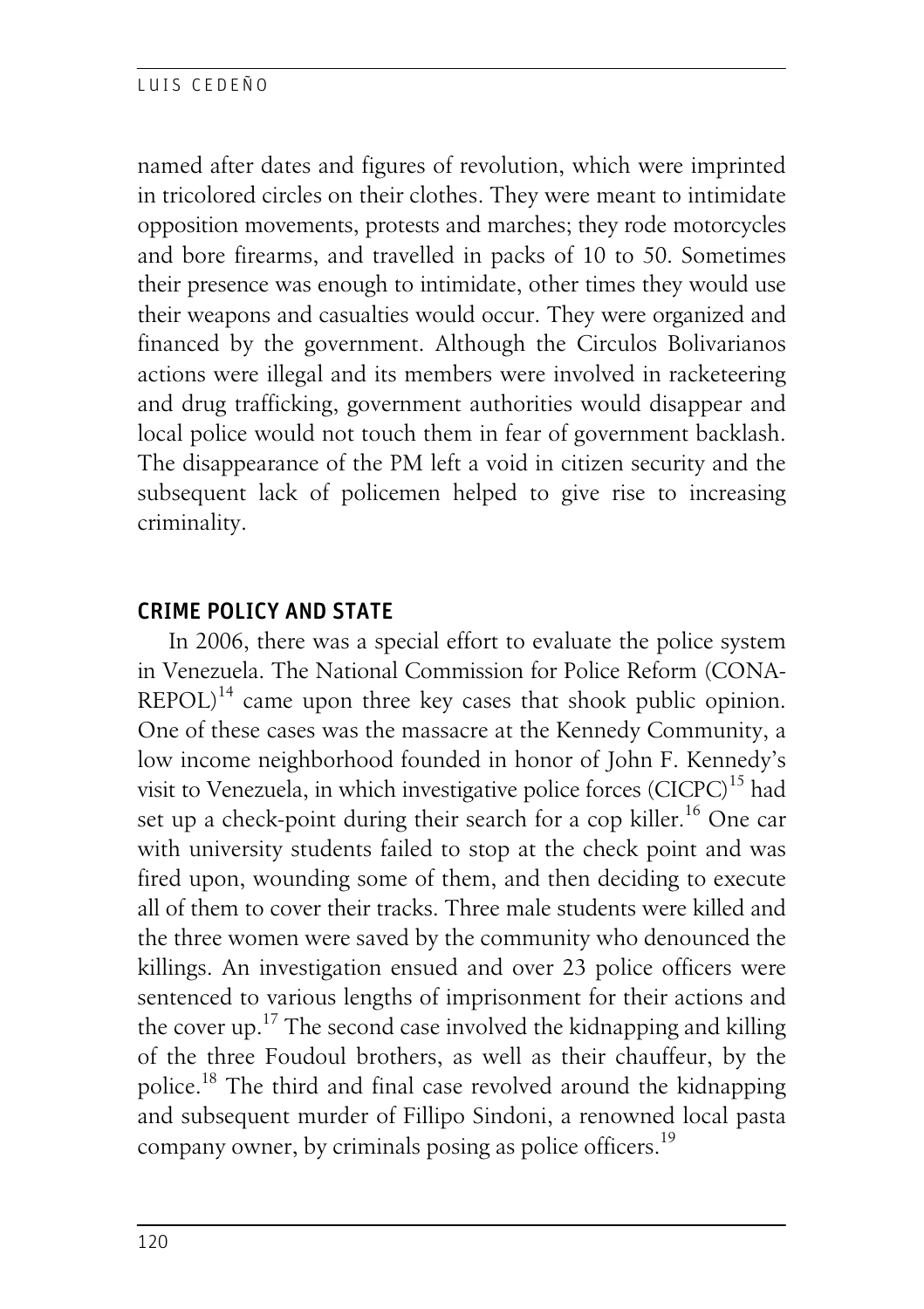CONAREPOL spearheaded a comprehensive study of national, state, and local police forces that resulted in the evaluation of 134 different police forces. There was also a first national crime survey conducted by the National Statistics Institute  $(INE)^{20}$  The data produced by the commission and survey revealed the true weaknesses of the police system and uncovered data on crime more adjusted to reality. Moreover, they uncovered what most already knew: Police forces were involved in crimes themselves. In an estimated 20 % of all crime, police had been somehow involved.

One of the conclusions drawn from these studies was the necessity of creating a National Police that would serve as unified force for investigating crime at national level and assist local and state police. It took three years for the law to be passed and in 2009 it finally allowed the National Police to be born. As many institutions during the Chavez regime, it had to have the imprint of the revolution. So, against the recommendations of many, the new police was born with the *Boliviariana* surname, and Chavez made sure that the formation of the new police answered to the revolutions ideology and command. The institutions created by the new police law included Policía Nacional Bolivariana  $(PNB)^{21}$  and the National Experimental University of Security (UNES).<sup>22</sup> There were some dispositions on how the different levels on police should operate and coordinate efforts.

This was all good in paper but in practice was very difficult to implement. The difficulties lay not in the policy's technical implementation, but were due to the fact that politically, the country was deeply divided between two sides. The fact that Venezuela's various states and municipalities were controlled by two opposing sides made it very difficult for any type of cooperation between police forces.

The best example of this is Caracas. It is divided in five municipalities, four of them are under opposition control, and the most populous, Libertador, is a *Chavista* stronghold. The state police of Miranda also claims those four municipalities under its jurisdiction,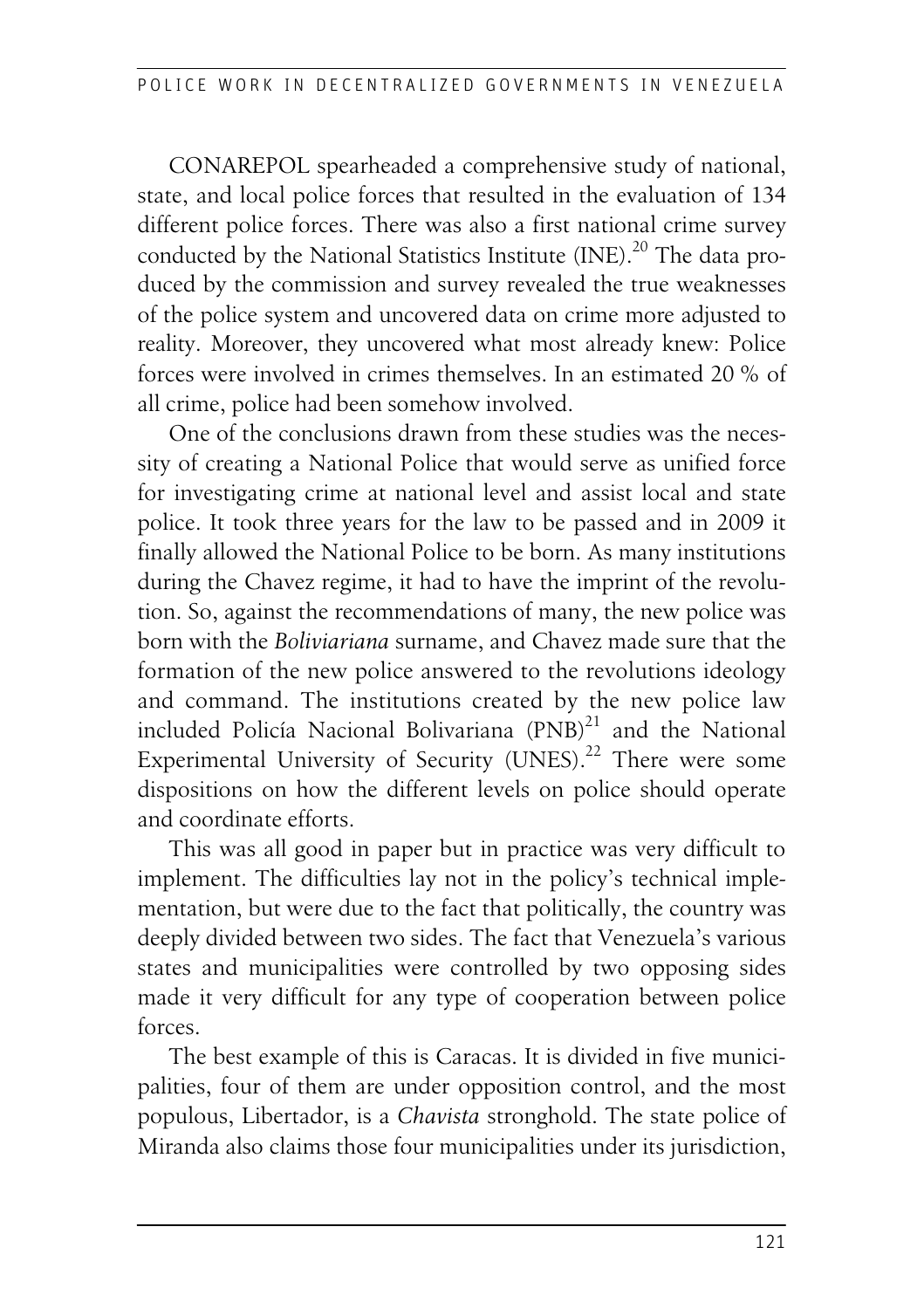and that the PNB has jurisdiction over the whole capital area. Those are seven different police forces working in Caracas with little collaboration among them. Examples like this can be found throughout the country.

Even among police forces under the same political spectrum, collaboration is difficult to establish. There is a tendency throughout government promoted by the revolution not to disclose any information on government activities or statistics.

# CHALLENGES TO POLICING

There are many challenges to policing in Venezuela. One of the first things that must be done to improve policing is the removal of the Guardia Nacional Boliviana (GNB) from police functions. Although it is allowed to utilize armed forces in citizen security functions, it is only as a last recourse when civil police is overwhelmed in emergency situations. The army's continuous involvement in policing and crime policy has had a negative result overall. This in turn has weakened the civil standard of the police system. The army's involvement has also diverted resources that would otherwise been invested in strengthening all levels of police force. Wages and equipment need to be upgraded for all police forces nationwide.

A real shift in crime policy must occur. The current reactive model of standard police work aimed at capturing criminals would be refocused to crime prevention techniques. Although there is much to do in the crime control area, it would be useless if the justice system does not improve upon the current impunity rates it has for most crimes. A shift to a model that is more proactive, with a focus on crime prevention is necessary and the only short term measure with some chance of making an impact.

Coordination and technology are also high in demand. The creation of national and local platforms to allow data sharing and cooperation will greatly improve policing on all levels.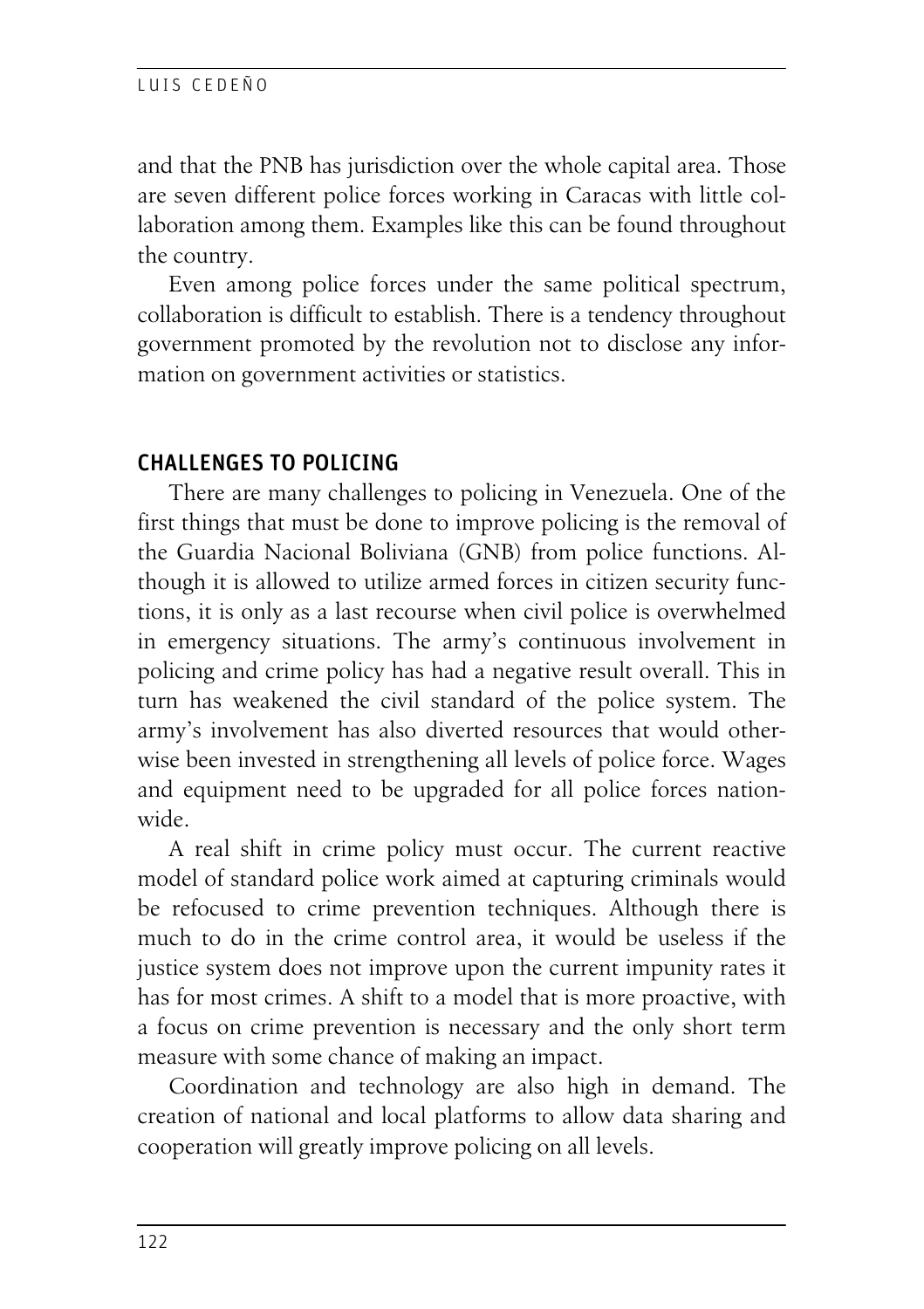Developing and assisting police officers in creating a career in law enforcement that matters to them and society is a recipe for crime policy success. This can only be achieved by elevating wages that will attract better candidates to police academies. Promoting early police-school programs that expose the youths to the activities that police officers perform will draw new recruits to police academies as well.

Improving the negative perceptions many Venezuelans have about police must be a central element of any successful national crime policy. Citizens must come to perceive the police as allies and not as aggressors. Community policing and a total shift towards crime prevention can align these objectives of modern policing. When police work alongside communities and get involved in cultural activities, such as sports, empathy is created between these two sides.

But most important are resources. The current national budget destines around 1 % to citizen security according to Transparency Venezuela. This is too little to address one of the top three problems Venezuelans face according to all surveys. Crime affects everyone without distinction but it is the poor who suffer most from violent crimes, such as homicides.

The cost of crime has not been established in Venezuela, but similar countries with high crime rates estimate that crime can add up to a loss of 25 % of the GDP. Crime is not a result of poverty, but the other way around, crime generates poverty. Economic progress is hampered by crime. Citizen and judicial security are prerequisites of economic prosperity. Countries like Colombia have experienced an economic boom in recent years mainly because they overcame huge crime problems, reducing kidnappings and homicides. Now, people visit Colombia without the fear they may have had twenty years ago.

A new national crime policy must be implemented and should be at the top of government plans. That means assigning a meaningful percentage of the national budget to citizen security. An allotment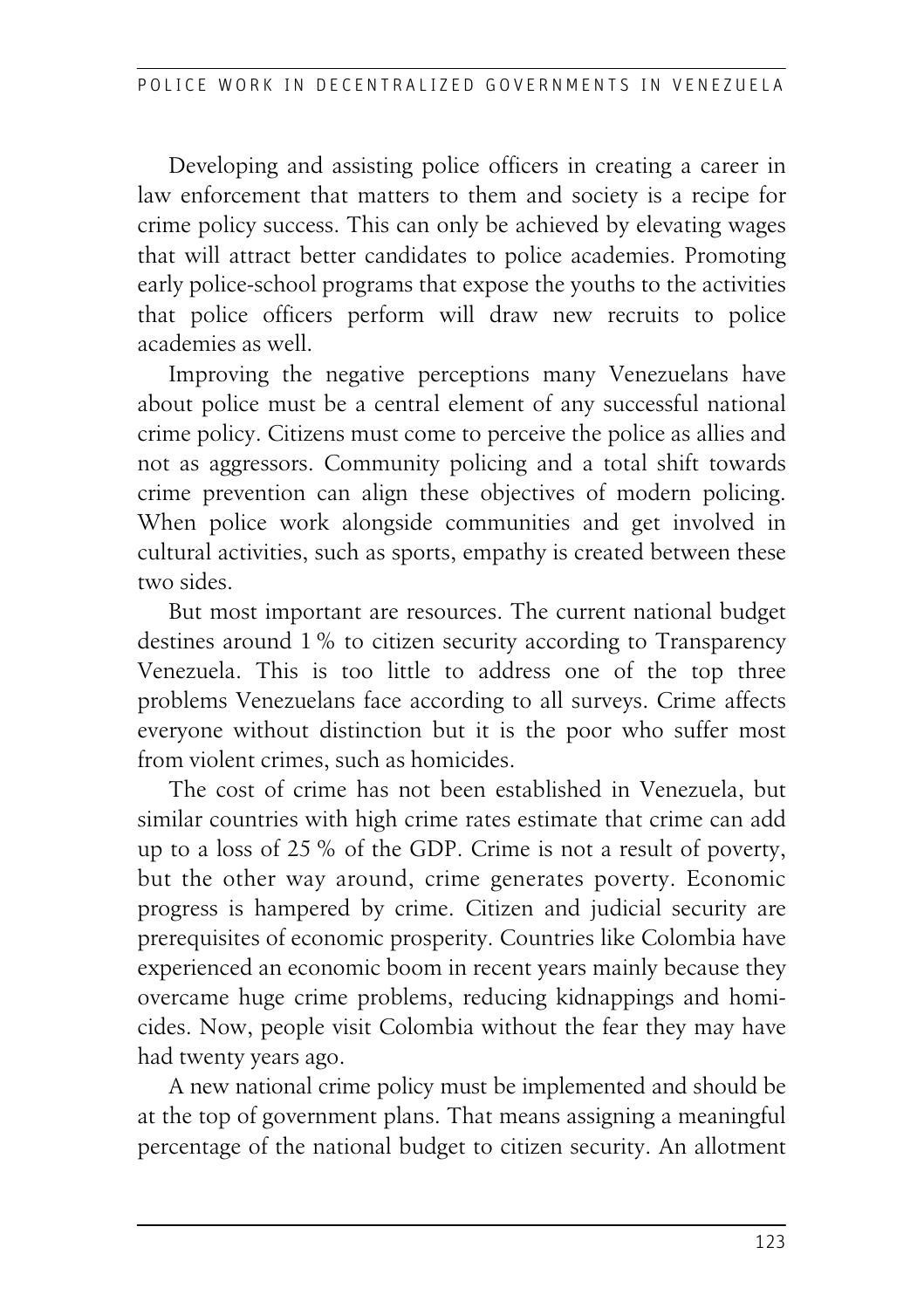of 15-25 % of the budgets at national, state and local level are necessary to implement the needed changes to police, courts and prison systems.

The president and all government entities must align themselves in the crime reducing effort. This has never been done, and during President Chavez's rule, the crime issue was discarded as one created by the opposition media and planted in people's minds. This was enforced by government policy in 2005 of not disclosing crime statistics to the press. With no public official crime data, it became apparent that government had no real political will to understand and tackle the problem.

While there is a heightened perception of crime, there is no room to overlook the hard evidence we are confronted with. The country is facing a citizen security crisis that affects all aspects of civilian life. To overcome this crisis, all social, economic and political powers must come forward in a united national effort.

### ||| SOC. LUIS CEDEÑO, MA

Executive director of Paz Activa, a Caracas-based organization dedicated to reducing violent crime and enhancing citizen security in Venezuela. He also served as secretary of the Metropolitan Council for Citizen Security of the city of Caracas and as a consultant to police forces on innovative ways of tackling crime. He is a leading voice in the field of citizen security and crime reduction in Venezuela. Mr. Cedeño is currently conducting research on the phenomenon of organized crime.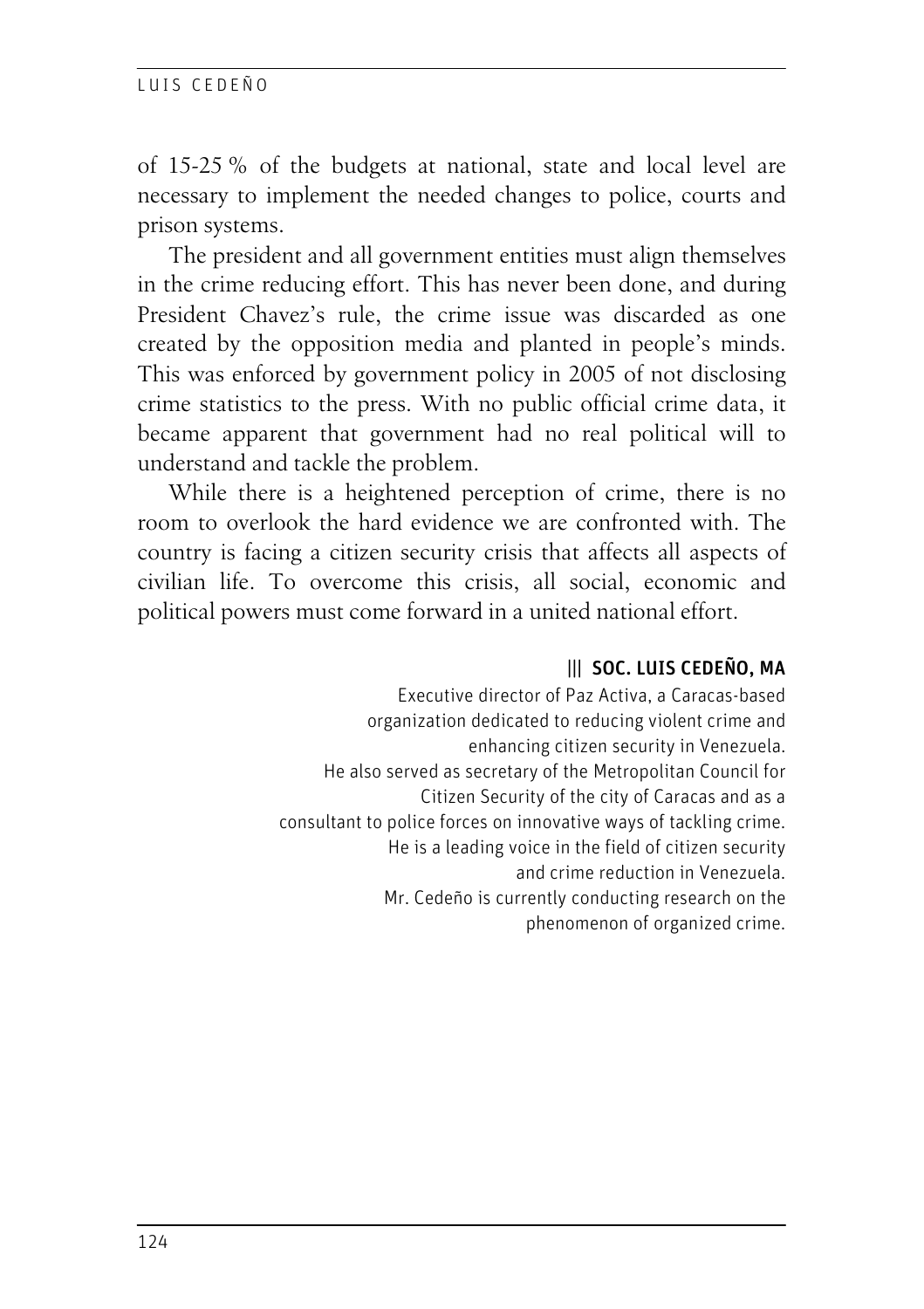#### NOTES

- 1 Paz Activa (Active Peace) is a Caracas-based organization dedicated to reducing violent crime and enhancing citizen security in Venezuela. Founded in 2000, its initial focus was access to justice and alternative methods of conflict resolution. As crime rose in the following years, it has shifted towards addressing what has become one of the most complexes and challenging of problems: rising violent crime. It has also diversified into observatories on Organized Crime and Road Safety in recent years. Paz Activa has been a Hanns Seidel Foundation grantee since 2015 with two programs currently running, one on crime prevention in Caracas (Sucre municipality) and the other on evaluating crime victim assistance in Miranda state, www.observatoriodot.org.ve, www.seguridadvial.org.ve, retrieved: 12.12.2015.
- 2 The National Security (NS) was a former Venezuelan police agency established during the government of Eleazar López Contreras and dissolved on January 24<sup>th</sup> 1958, when one day before President General Marcos Pérez Jiménez is the subject of a coup. Its director was Pedro Estrada during the administration of Pérez Jiménez, https://es.wikipedia.org/wiki/Direcci% C3%B3n\_de\_Seguridad\_Nacional, retrieved: 12.12.2015.
- 3 Marcos Evangelista Pérez Jiménez (1914-2001) was a military man and Venezuelan politician. He reached the rank of Major General in the Army of Venezuela; and was appointed President of Venezuela de facto provisionally by the National Constituent Assembly proclaimed Constitutional President for the period 1953-58, https://es.wikipedia.org/wiki/Mar cos\_P%C3%A9rez\_Jim%C3%A9nez, retrieved: 12.12.2015.
- 4 Pedro Estrada de Alcántara Albornoz (1906-89) was a politician and Venezuelan pólice commander. It was the second and longest serving Director of the National Security who served as political police for President Marcos Pérez Jiménez. He was dubbed by the opposition as "The Jackal of Güiria" and "Don Pedro" by the incumbent Venezuelan society of the time, https://es.wikipedia.org/wiki/Pedro\_Estrada, retrieved: 12.12.2015.
- 5 The Scientific, Penal and Criminal Investigative force (CICPC), formerly Technical Judicial Police (PTJ) is the lead agency for criminal investigations of Venezuela. It is responsible for the scientific investigation of crimes with a view to later application of justice by the competent bodies, https://es.wikipedia.org/wiki/Cuerpo\_de\_Investigaciones\_Cient%C3%AD ficas,\_Penales\_y\_Criminal%C3%ADsticas, retrieved: 12.12.2015.
- 6 https://alcaldiamunicipiosucre.gob.ve/gobierno-municipal/institutos/poli sucre/, retrieved: 11.12.2015.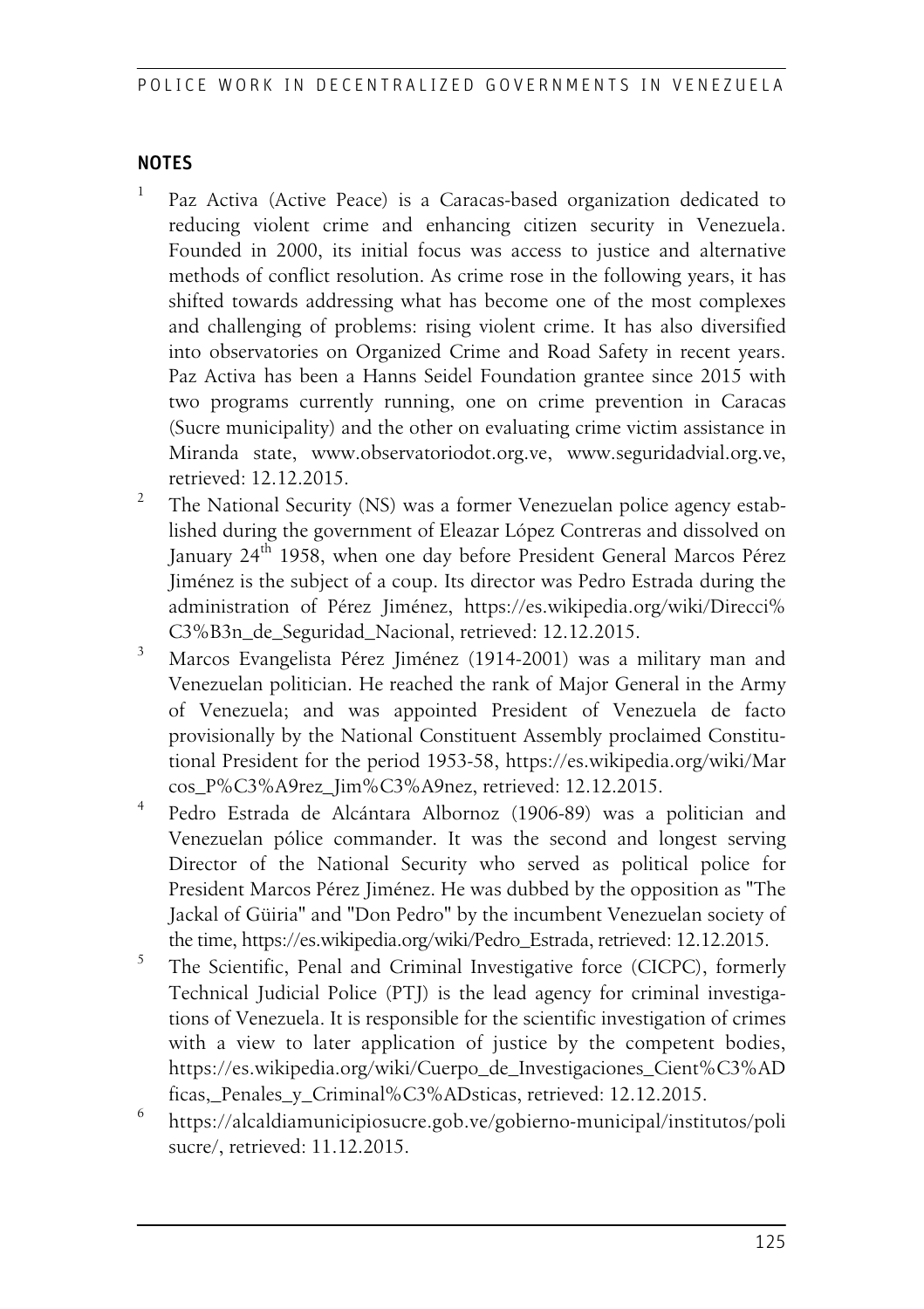#### L ILIS CEDEÑO

- 7 Political events known as "Paro Petrolero" of 2002-03, a general and indefinite labor strike against the government of Venezuela headed by Hugo Chavez, mainly promoted by the FEDECAMARAS (national chamber of industry and commerce) and seconded by the directors and employees of Petróleos de Venezuela (PDVSA), the opposition parties grouped together in a democratic coalition, the Union Confederation of Workers of Venezuela (CTV), various organizations like Súmate and even private media press, radio and television. The strike lasted from December 2002 to February 2003, one of the longest general strikes in history. Supporters of Chavez, called this event "oil sabotage" or the "oil coup", while the opposition called it a "national strike", http://www.eluniversal.com/econo mia/121202/a-10-anos-del-paro-de-2002, retrieved: 15.12.2015.
- 8 The crisis of April 2013 marked unrest in Venezuela. The first decade of the century, and the last of the previous century would be marked by political instability in a coup centered on the person of Hugo Chavez. This time, the struggle between workers and employers against the national government, reached its climax with an indefinite strike that threatened to undermine economic activity and led to the forced departure of Chavez for a few hours, http://www.elimpulso.com/noticias/nacionales/crisis-del-11- 12-y-13-de-abril-marco-conflictividad-en-venezuela/, https://www.youtube. com/watch?v=w2nvIQPUpx0, retrieved: 15.12.2015.
- $\overline{Q}$ Two years after the events of April 11<sup>th</sup> 2002, Ivan Simonovis is detained at La Chinita International Airport in Maracaibo by officials of the DISIP, without an arrest warrant against him, http://www.eluniversal.com/nacional-ypolitica/140508/cronologia-del-caso-ivan-simonovis, retrieved: 15.12.2015.
- <sup>10</sup> The sentence received by the Deputy Commissioner of the Metropolitan Police Marcos Hurtado is that on April  $11<sup>th</sup>$  2002 he was not in the place of the events, on Baralt Avenue, where the two victims were for which he was charged: Erasmo Sánchez and Rudy Urbano Duque, who died from gunshots in Llaguno bridge and at the gates of the Chancellery, http://www.eluni versal.com/nacional-y-politica/130407/los-policias-sentenciados, retrieved: 15.12.2015.
- <sup>11</sup> The  $11<sup>th</sup>$  of April is described by some as the day when the revolution was curtailed and as the day Hugo Chavez was tumbled. A time that, according to Patricia Poleo in her column in El Nuevo País in 2007, the day marked a before and after for those 19 dead and over 100 injured, http://www.noti cias24.com/actualidad/noticia/33622/11-a-2002-un-dia-de-muchas-carasy-muchas-versiones/, retrieved: 15.12.2015.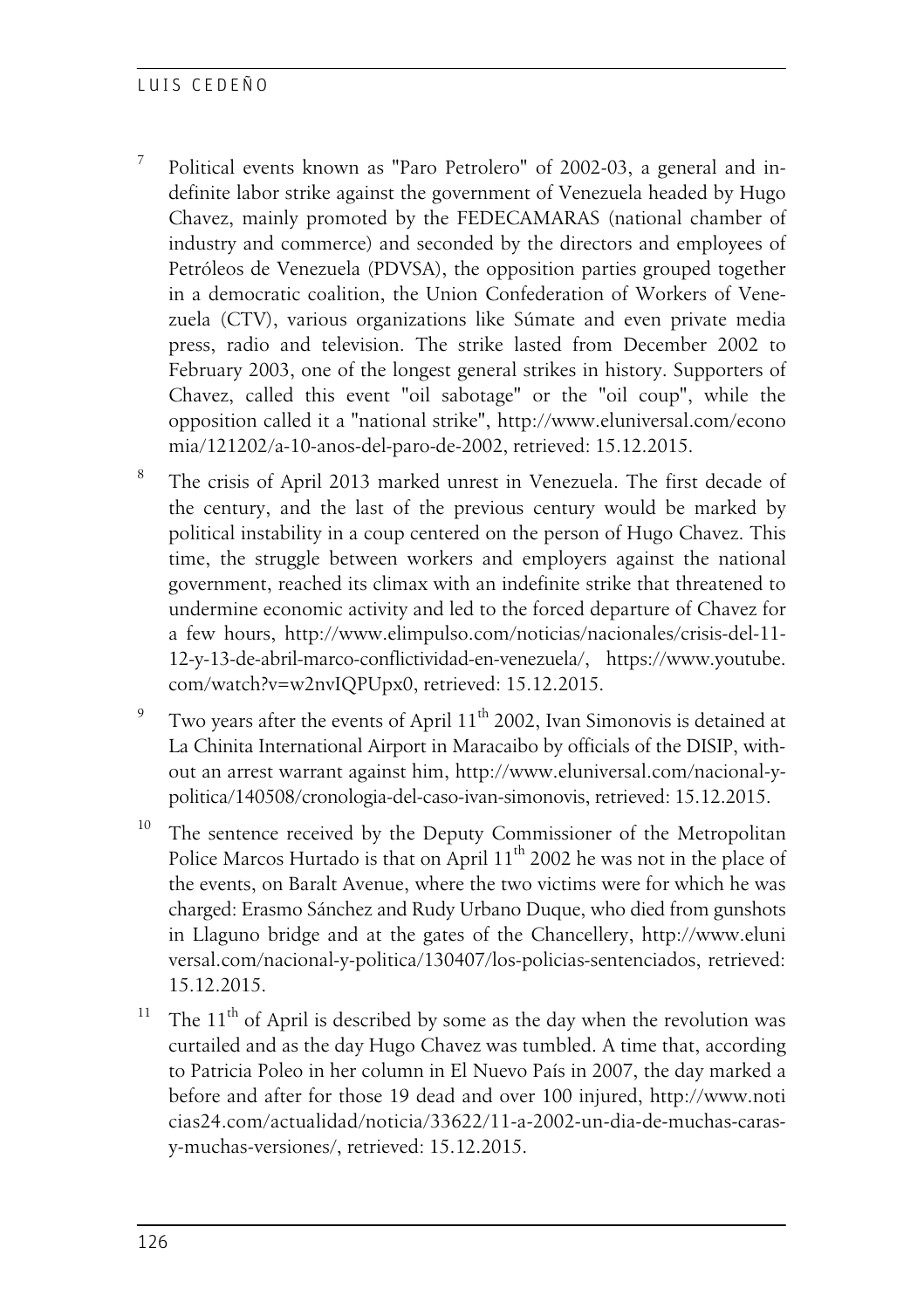- <sup>12</sup> In a press release of the Deputy Minister of Police Integrated System (Visipol), the measure which was published in Official Gazette on the 22<sup>nd</sup> of April was signed by the then minister of that portfolio, Nestor Reverol ordered definitive dismantling of the Metropolitan Police, http://informe 21.com/actualidad/ordenada-supresion-definitiva-de-la-policia-metropoli tana-0, https://es.wikipedia.org/wiki/Polic%C3%ADa\_Metropolitana\_de\_ Caracas, retrieved: 1.1.2016.
- $13$  Hugo Chavez called to the formation of the Bolivarian Circles on June  $11<sup>th</sup>$ 2001, instances conceived as a "mechanism of participatory democracy we are starting to build", http://www.avn.info.ve/contenido/c%C3%ADrcu los-bolivarianos-comenzaron-construir-democracia-participativa-hace-13 a%C3%B1os, http://runrun.es/nacional/venezuela-2/160575/que-son-loscolectivos.html, retrieved: 1.1.2016.
- <sup>14</sup> "The Commission for Police Reform was created in April 2006 with the purpose of consultation and diagnosis of police forces, a new police model that would yield results in the process of democratization and social inclusion in the country's justice system." Recommendations for Police Reform, CONAREPOL, Caracas 2007, http://www.derechos.org.ve/actua lidad/coyuntura/2007/pdf/Conarepol%20recomendaciones%20finales.pdf, retrieved: 1.1.2016.
- <sup>15</sup> "Cuerpo de Investigaciones Científicas, Penales y Criminalísticas." National investigative police.
- <sup>16</sup> The Slaughter at Kennedy, is the name by which a notorious case of police excess that occurred in Barrio Kennedy, Las Adjuntas, in Caracas, on the night of November  $27<sup>th</sup>$  2005, where three college students were killed and three wounded by police officers and which would later be presented as a clash between criminals and police, http://www.eluniversal.com/2005/07/ 01/ccs\_esp\_01A574015, retrieved: 4.1.2016.
- $17$  23 police officers were sentenced to 30 years in prison. TSJ makes a strong condemnation against perpetrators of slaughter at Kennedy, http://www.el universal.com/2010/08/16/suc\_ava\_tsj-deja-en-firme-co\_16A4343131, retrieved: 11.1.2016.
- <sup>18</sup> Police Officials from the Metropolitan Police: Carlos José Rodríguez, Francisco Gudino, Carlos Enrique Talavera and Maikel Monsalve Sarmiento, along with former member of the police Miguel Antonio Buelvas Renteria and two criminals, Alfredo Sosa William Black Pope and Gabriel Alexander Peñaloza, had months to forge a plan: Get 10 million bolivars as ransom for the release of the Faddoul brothers, http://www.noticias24.com/actua